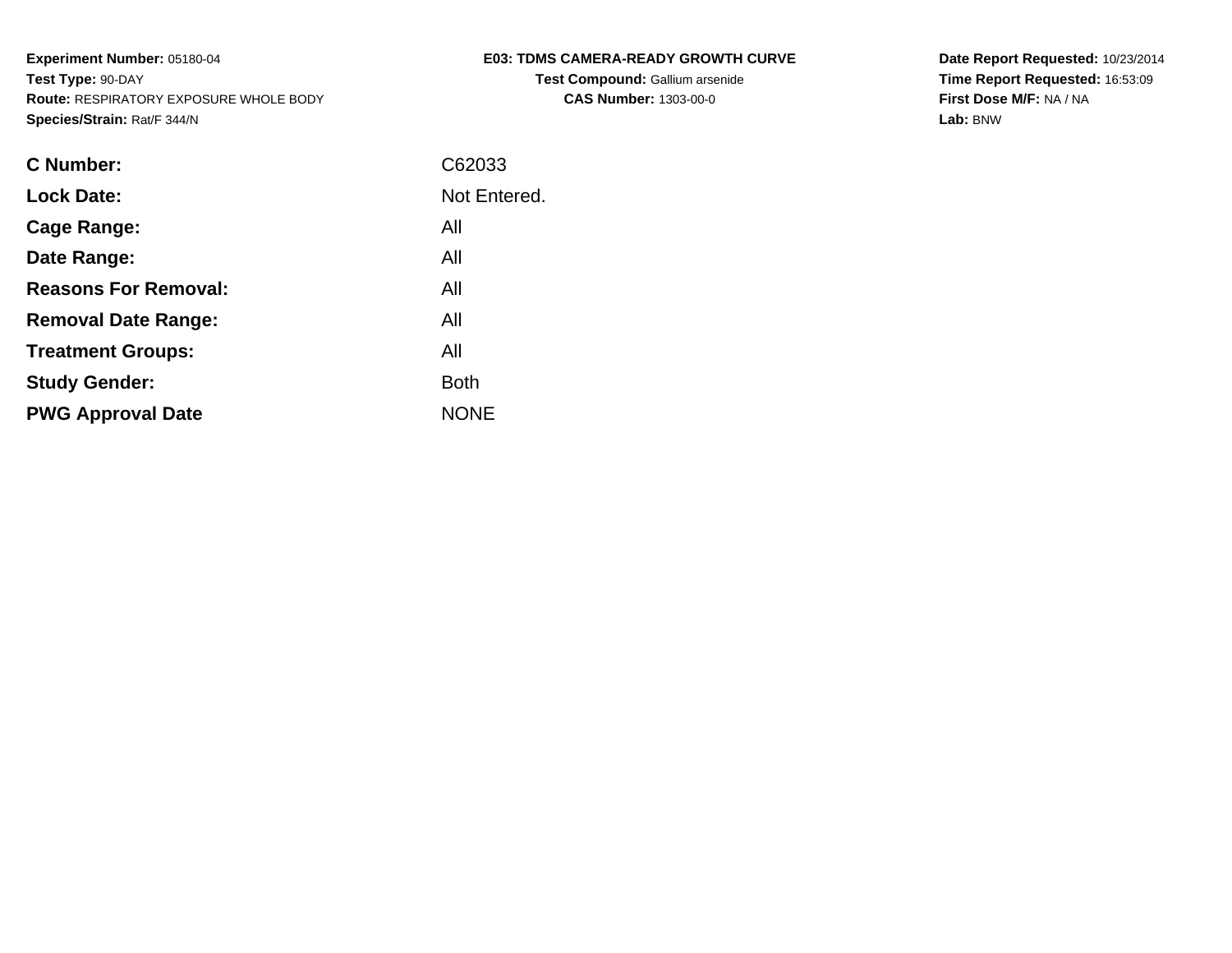### **E03: TDMS CAMERA-READY GROWTH CURVE**

**Test Compound:** Gallium arsenide**CAS Number:** 1303-00-0

**Date Report Requested:** 10/23/2014**Time Report Requested:** 16:53:09**First Dose M/F:** NA / NA**Lab:** BNW

**MALE** 

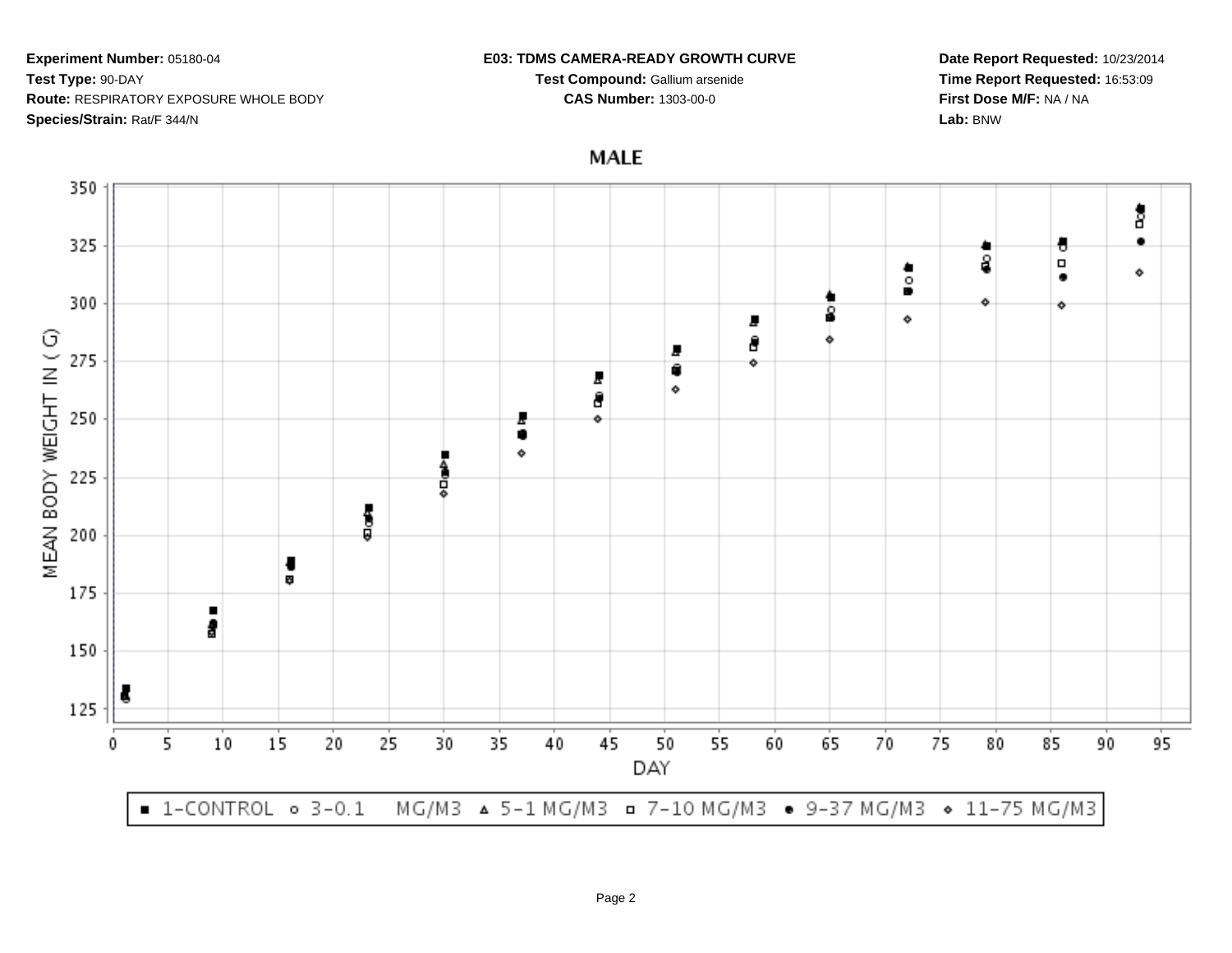## **E03: TDMS CAMERA-READY GROWTH CURVE**

**Test Compound:** Gallium arsenide**CAS Number:** 1303-00-0

\*\*\*END OF MALE DATA\*\*\*

**Date Report Requested:** 10/23/2014**Time Report Requested:** 16:53:09**First Dose M/F:** NA / NA**Lab:** BNW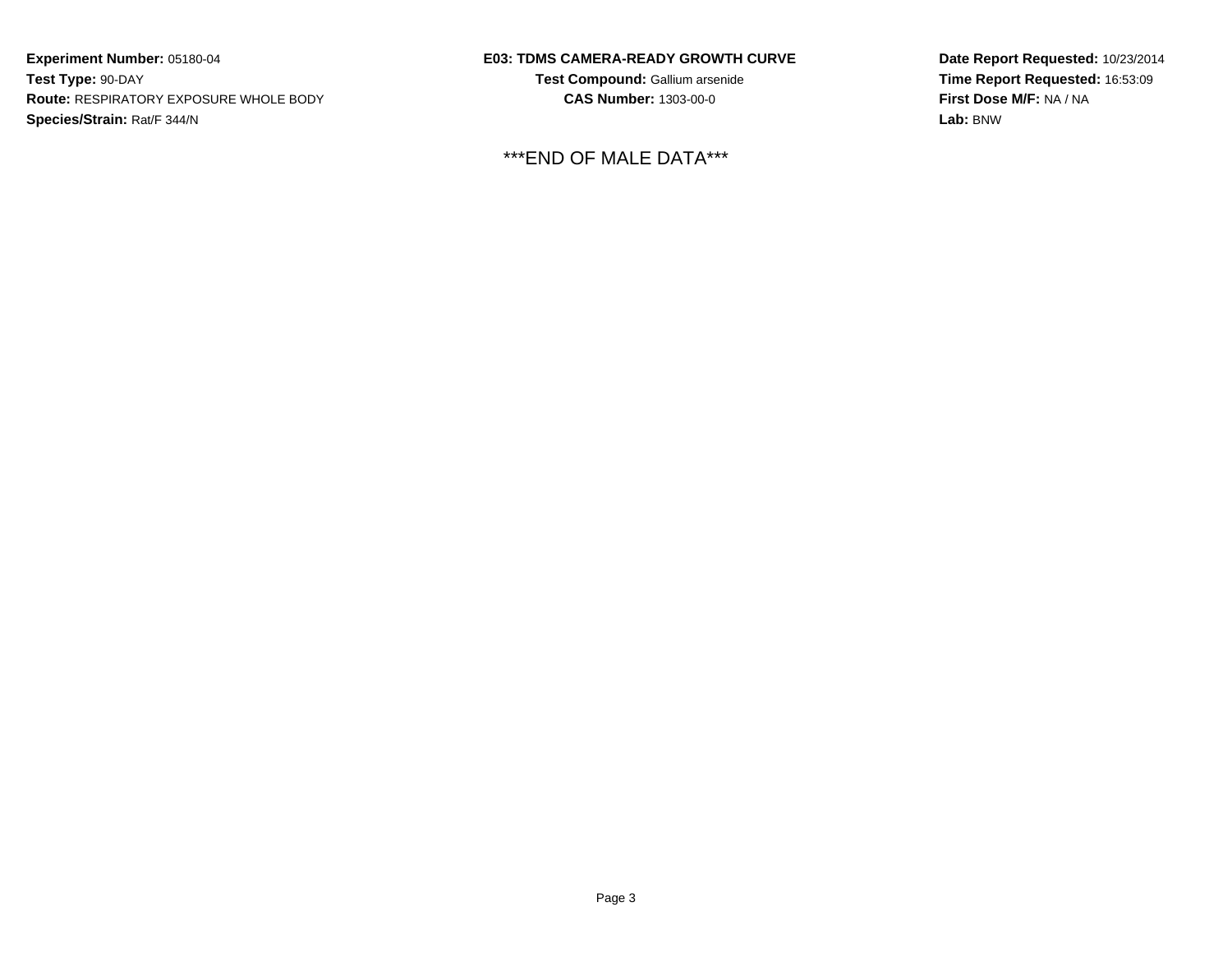#### **E03: TDMS CAMERA-READY GROWTH CURVE**

**Test Compound:** Gallium arsenide**CAS Number:** 1303-00-0

**Date Report Requested:** 10/23/2014**Time Report Requested:** 16:53:09**First Dose M/F:** NA / NA**Lab:** BNW



# **FEMALE**